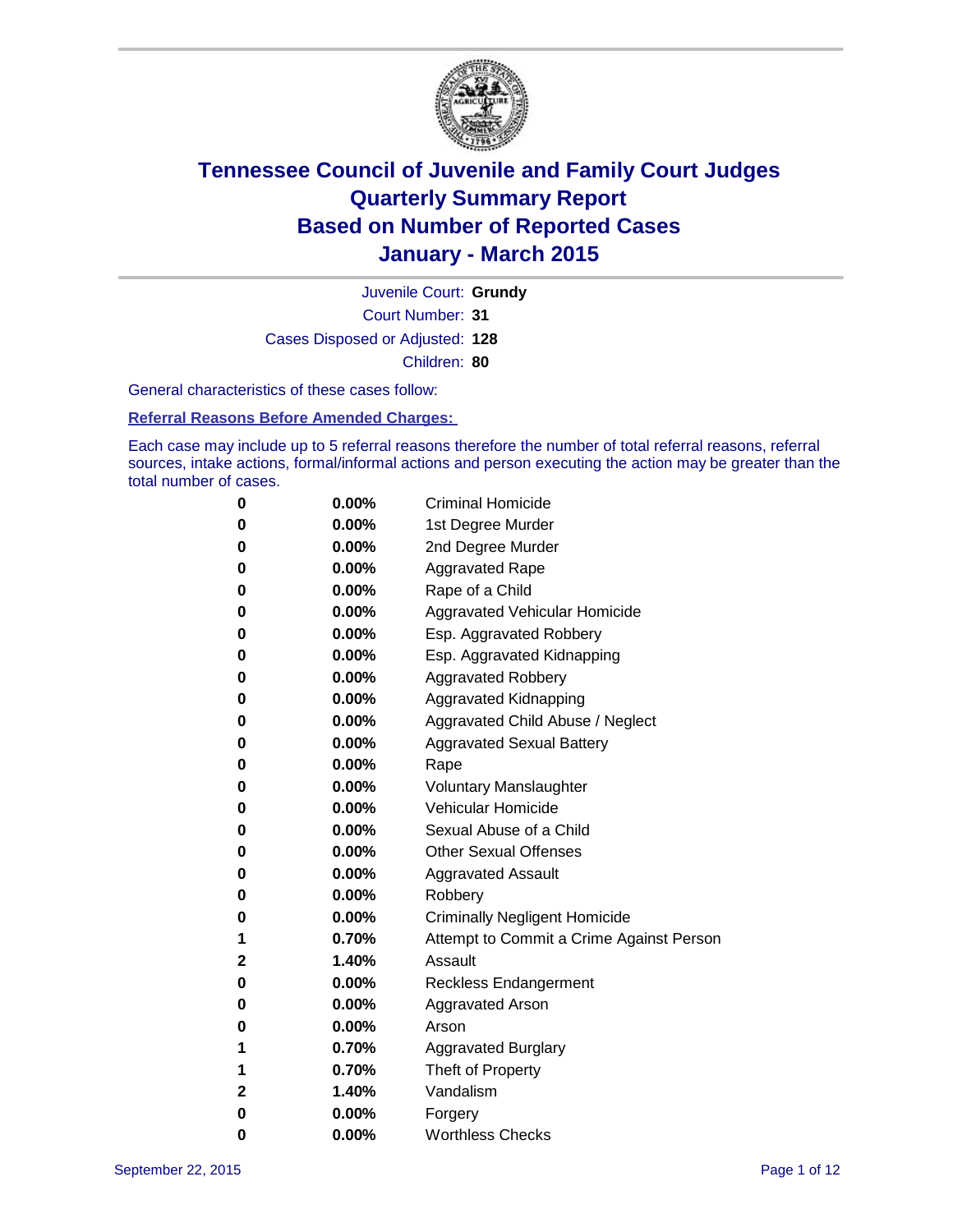

Court Number: **31** Juvenile Court: **Grundy** Cases Disposed or Adjusted: **128** Children: **80**

#### **Referral Reasons Before Amended Charges:**

Each case may include up to 5 referral reasons therefore the number of total referral reasons, referral sources, intake actions, formal/informal actions and person executing the action may be greater than the total number of cases.

| 0            | 0.00% | Illegal Possession / Fraudulent Use of Credit / Debit Cards |
|--------------|-------|-------------------------------------------------------------|
| 0            | 0.00% | <b>Burglary</b>                                             |
| 0            | 0.00% | Unauthorized Use of a Vehicle                               |
| 0            | 0.00% | <b>Cruelty to Animals</b>                                   |
| 0            | 0.00% | Sale of Controlled Substances                               |
| 0            | 0.00% | <b>Other Drug Offenses</b>                                  |
| 1            | 0.70% | <b>Possession of Controlled Substances</b>                  |
| 0            | 0.00% | <b>Criminal Attempt</b>                                     |
| 0            | 0.00% | Carrying Weapons on School Property                         |
| 0            | 0.00% | Unlawful Carrying / Possession of a Weapon                  |
| 1            | 0.70% | <b>Evading Arrest</b>                                       |
| 0            | 0.00% | Escape                                                      |
| 0            | 0.00% | Driving Under Influence (DUI)                               |
| 1            | 0.70% | Possession / Consumption of Alcohol                         |
| 0            | 0.00% | Resisting Stop, Frisk, Halt, Arrest or Search               |
| 0            | 0.00% | <b>Aggravated Criminal Trespass</b>                         |
| 0            | 0.00% | Harassment                                                  |
| 0            | 0.00% | Failure to Appear                                           |
| 0            | 0.00% | Filing a False Police Report                                |
| 0            | 0.00% | Criminal Impersonation                                      |
| 0            | 0.00% | <b>Disorderly Conduct</b>                                   |
| $\mathbf 2$  | 1.40% | <b>Criminal Trespass</b>                                    |
| 0            | 0.00% | <b>Public Intoxication</b>                                  |
| 0            | 0.00% | Gambling                                                    |
| $\mathbf{2}$ | 1.40% | <b>Traffic</b>                                              |
| 0            | 0.00% | <b>Local Ordinances</b>                                     |
| 0            | 0.00% | Violation of Wildlife Regulations                           |
| 0            | 0.00% | Contempt of Court                                           |
| 2            | 1.40% | Violation of Probation                                      |
| 0            | 0.00% | Violation of Aftercare                                      |
| 0            | 0.00% | <b>Unruly Behavior</b>                                      |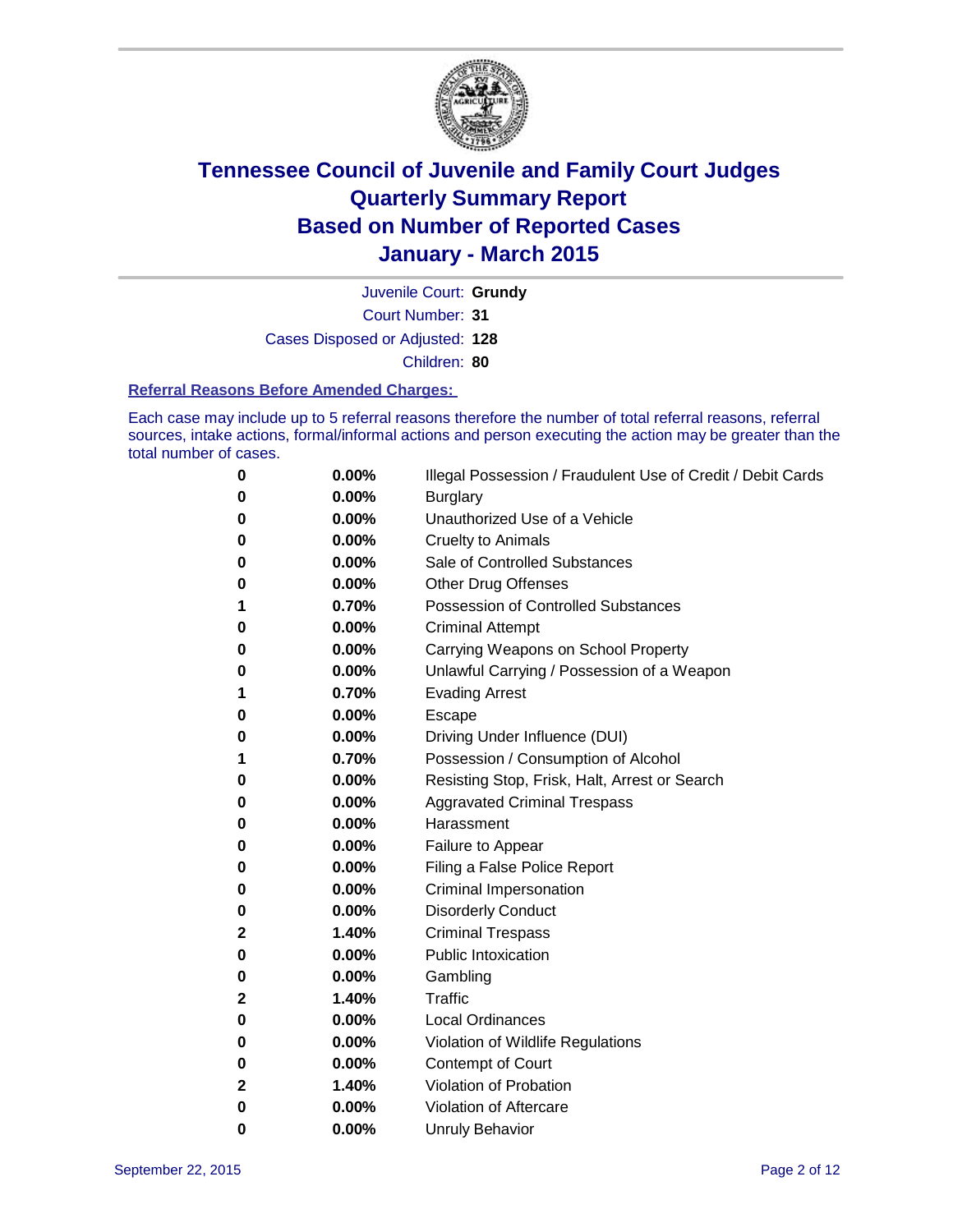

Court Number: **31** Juvenile Court: **Grundy** Cases Disposed or Adjusted: **128** Children: **80**

#### **Referral Reasons Before Amended Charges:**

Each case may include up to 5 referral reasons therefore the number of total referral reasons, referral sources, intake actions, formal/informal actions and person executing the action may be greater than the total number of cases.

| 21  | 14.69%   | Truancy                                |
|-----|----------|----------------------------------------|
| 1   | 0.70%    | In-State Runaway                       |
| 0   | $0.00\%$ | Out-of-State Runaway                   |
| 4   | 2.80%    | Possession of Tobacco Products         |
| 0   | 0.00%    | Violation of a Valid Court Order       |
| 0   | 0.00%    | <b>Violation of Curfew</b>             |
| 0   | 0.00%    | Sexually Abused Child                  |
| 0   | 0.00%    | <b>Physically Abused Child</b>         |
| 1   | 0.70%    | Dependency / Neglect                   |
| 0   | 0.00%    | <b>Termination of Parental Rights</b>  |
| 0   | 0.00%    | <b>Violation of Pretrial Diversion</b> |
| 0   | 0.00%    | Violation of Informal Adjustment       |
| 58  | 40.56%   | <b>Judicial Review</b>                 |
| 0   | 0.00%    | <b>Administrative Review</b>           |
| 0   | 0.00%    | <b>Foster Care Review</b>              |
| 22  | 15.38%   | Custody                                |
| 0   | 0.00%    | Visitation                             |
| 0   | 0.00%    | Paternity / Legitimation               |
| 0   | 0.00%    | <b>Child Support</b>                   |
| 0   | 0.00%    | <b>Request for Medical Treatment</b>   |
| 0   | 0.00%    | <b>Consent to Marry</b>                |
| 20  | 13.99%   | Other                                  |
| 143 | 100.00%  | <b>Total Referrals</b>                 |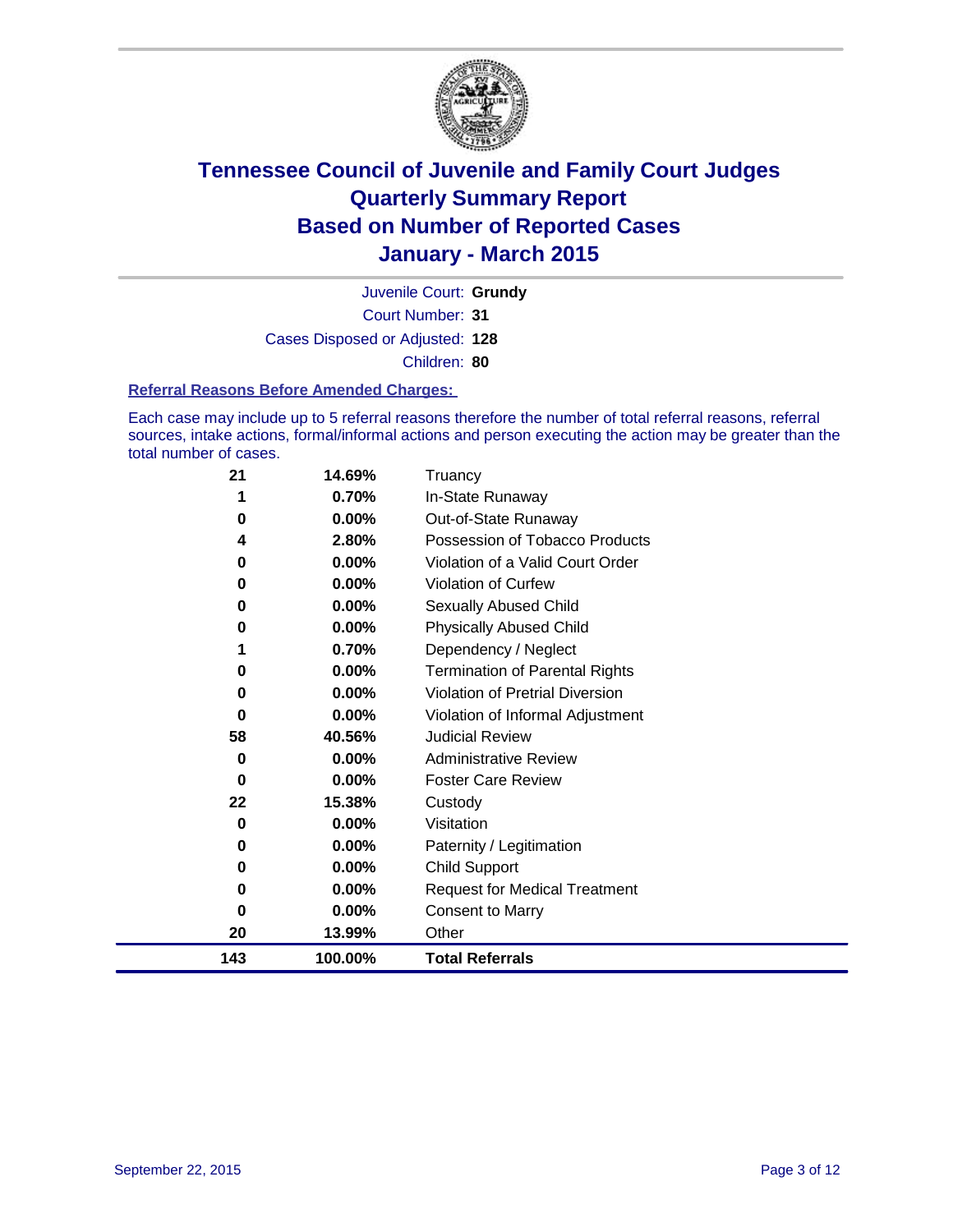

| Juvenile Court: Grundy          |  |
|---------------------------------|--|
| Court Number: 31                |  |
| Cases Disposed or Adjusted: 128 |  |
| Children: 80                    |  |

### **Referral Sources: 1**

| 143      | 100.00%  | <b>Total Referral Sources</b>     |
|----------|----------|-----------------------------------|
| 7        | 4.90%    | Other                             |
| 0        | 0.00%    | Unknown                           |
| 0        | 0.00%    | Hospital                          |
| 0        | $0.00\%$ | Child & Parent                    |
| 0        | $0.00\%$ | Victim                            |
| 0        | $0.00\%$ | <b>Other Court</b>                |
| 0        | $0.00\%$ | Social Agency                     |
| 39       | 27.27%   | <b>Court Staff</b>                |
| $\bf{0}$ | $0.00\%$ | <b>District Attorney's Office</b> |
| 0        | $0.00\%$ | <b>Other State Department</b>     |
| 32       | 22.38%   | <b>DCS</b>                        |
| 0        | $0.00\%$ | <b>CSA</b>                        |
| 21       | 14.69%   | School                            |
| 0        | $0.00\%$ | Self                              |
| 11       | 7.69%    | Relatives                         |
| 8        | 5.59%    | Parents                           |
| 25       | 17.48%   | Law Enforcement                   |

### **Age of Child at Referral: 2**

| 80 | 100.00%  | <b>Total Child Count</b> |
|----|----------|--------------------------|
| 0  | $0.00\%$ | <b>Unknown</b>           |
| 0  | $0.00\%$ | Ages 19 and Over         |
| 7  | 8.75%    | Ages 17 through 18       |
| 17 | 21.25%   | Ages 15 through 16       |
| 10 | 12.50%   | Ages 13 through 14       |
| 11 | 13.75%   | Ages 11 through 12       |
| 35 | 43.75%   | Ages 10 and Under        |

<sup>1</sup> If different than number of Referral Reasons (143), verify accuracy of your court's data.

One child could be counted in multiple categories, verify accuracy of your court's data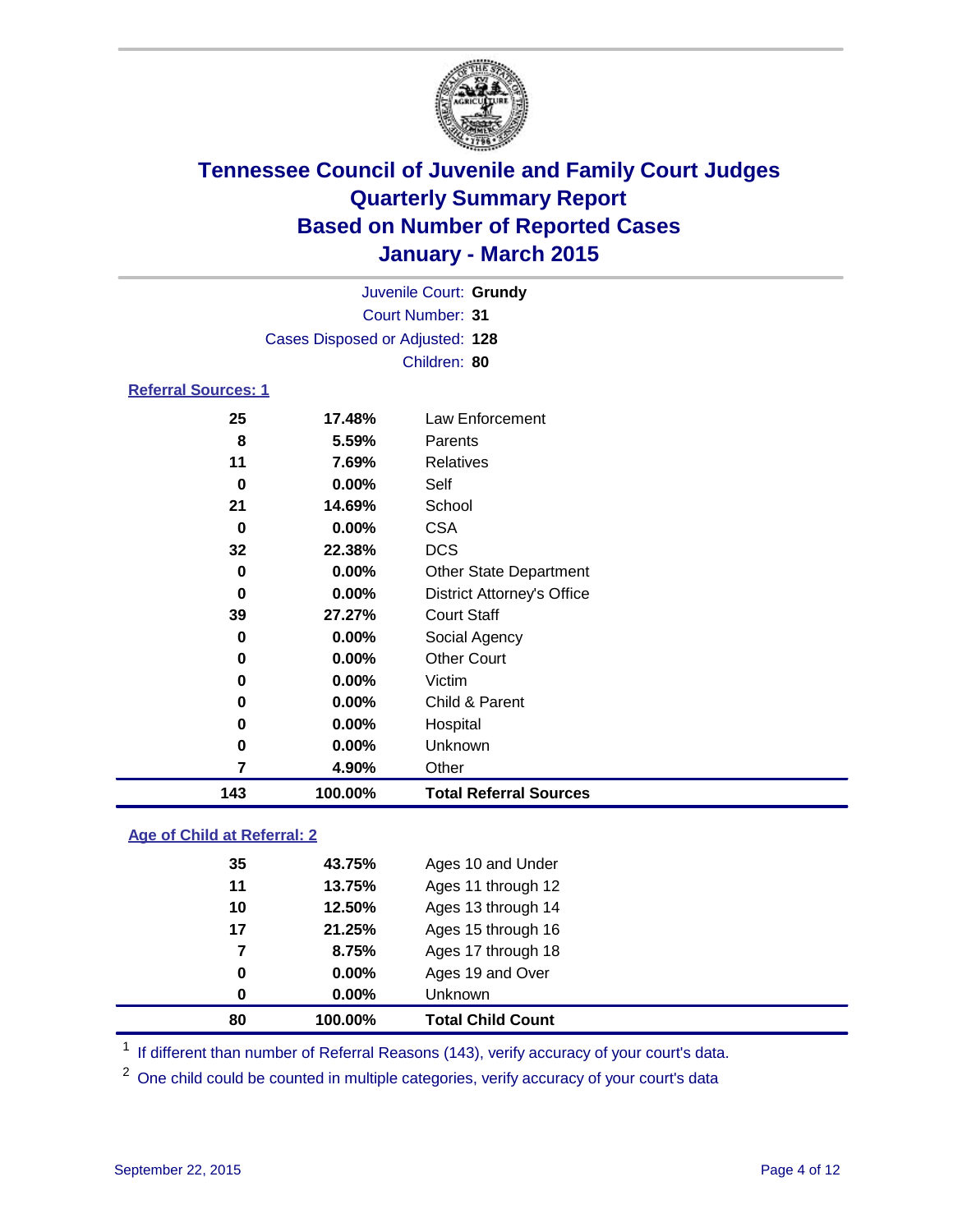

| Juvenile Court: Grundy                  |                                 |                          |  |  |  |
|-----------------------------------------|---------------------------------|--------------------------|--|--|--|
|                                         | Court Number: 31                |                          |  |  |  |
|                                         | Cases Disposed or Adjusted: 128 |                          |  |  |  |
|                                         |                                 | Children: 80             |  |  |  |
| Sex of Child: 1                         |                                 |                          |  |  |  |
| 46                                      | 57.50%                          | Male                     |  |  |  |
| 34                                      | 42.50%                          | Female                   |  |  |  |
| $\bf{0}$                                | 0.00%                           | Unknown                  |  |  |  |
| 80                                      | 100.00%                         | <b>Total Child Count</b> |  |  |  |
| Race of Child: 1                        |                                 |                          |  |  |  |
| 80                                      | 100.00%                         | White                    |  |  |  |
| $\pmb{0}$                               | 0.00%                           | African American         |  |  |  |
| 0                                       | 0.00%                           | Native American          |  |  |  |
| 0                                       | 0.00%                           | Asian                    |  |  |  |
| 0                                       | 0.00%                           | Mixed                    |  |  |  |
| 0                                       | 0.00%                           | Unknown                  |  |  |  |
| 80                                      | 100.00%                         | <b>Total Child Count</b> |  |  |  |
| <b>Hispanic Origin: 1</b>               |                                 |                          |  |  |  |
| $\mathbf{2}$                            | 2.50%                           | Yes                      |  |  |  |
| 78                                      | 97.50%                          | <b>No</b>                |  |  |  |
| $\bf{0}$                                | 0.00%                           | Unknown                  |  |  |  |
| 80                                      | 100.00%                         | <b>Total Child Count</b> |  |  |  |
| <b>School Enrollment of Children: 1</b> |                                 |                          |  |  |  |
| 70                                      | 87.50%                          | Yes                      |  |  |  |
| 10                                      | 12.50%                          | No                       |  |  |  |
| $\mathbf 0$                             | 0.00%                           | Unknown                  |  |  |  |
| 80                                      | 100.00%                         | <b>Total Child Count</b> |  |  |  |

One child could be counted in multiple categories, verify accuracy of your court's data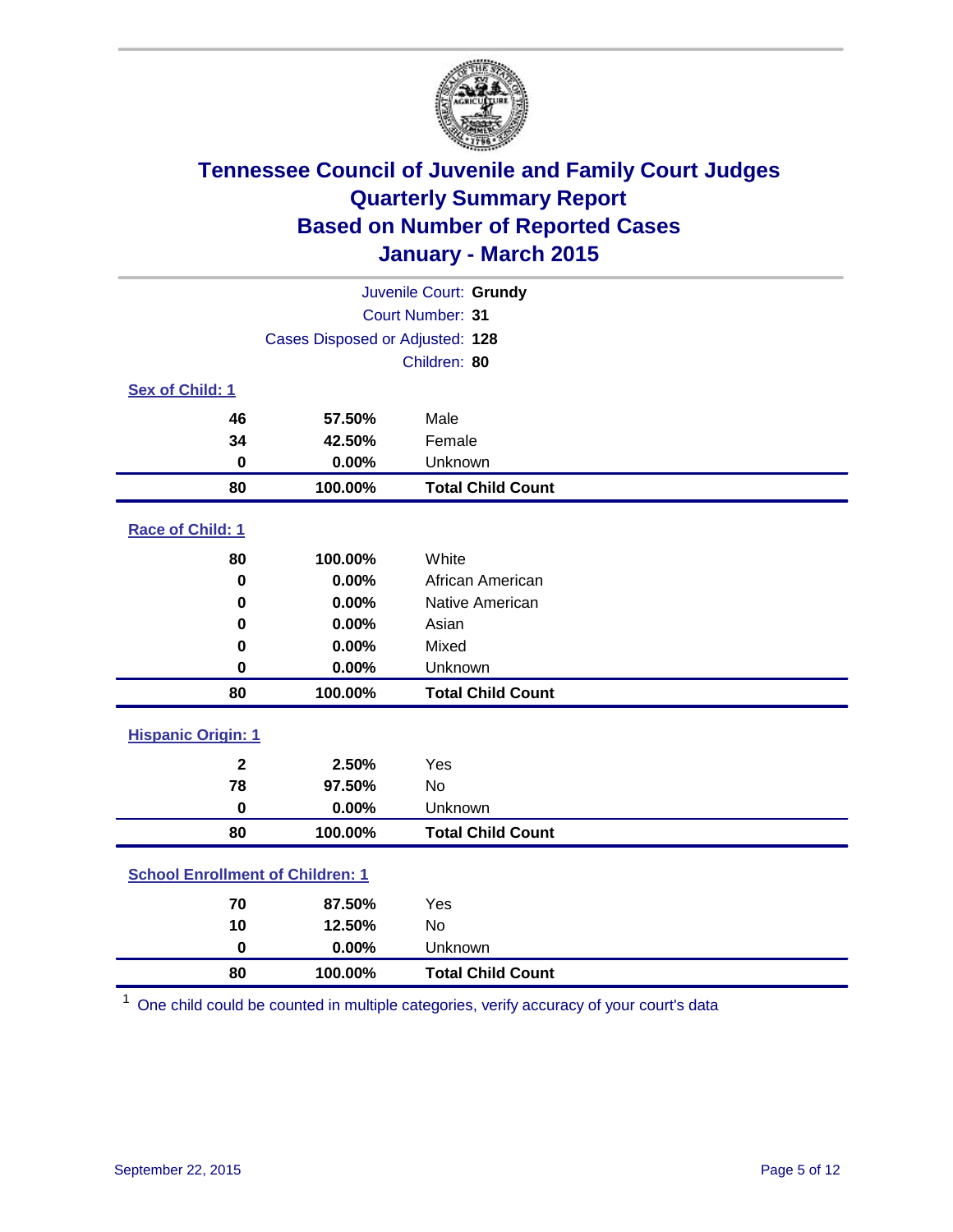

Court Number: **31** Juvenile Court: **Grundy** Cases Disposed or Adjusted: **128** Children: **80**

### **Living Arrangement of Child at Time of Referral: 1**

| 80             | 100.00%  | <b>Total Child Count</b>     |
|----------------|----------|------------------------------|
| 5              | 6.25%    | Other                        |
| 0              | 0.00%    | Unknown                      |
| 0              | $0.00\%$ | Independent                  |
| 0              | 0.00%    | In an Institution            |
| 1              | 1.25%    | In a Residential Center      |
| 0              | 0.00%    | In a Group Home              |
| $\overline{7}$ | 8.75%    | With Foster Family           |
| 0              | $0.00\%$ | With Adoptive Parents        |
| 20             | 25.00%   | <b>With Relatives</b>        |
| 4              | 5.00%    | With Father                  |
| 17             | 21.25%   | With Mother                  |
| 4              | 5.00%    | With Mother and Stepfather   |
| 0              | $0.00\%$ | With Father and Stepmother   |
| 22             | 27.50%   | With Both Biological Parents |
|                |          |                              |

#### **Type of Detention: 2**

| 0   | $0.00\%$ | Non-Secure Placement         |
|-----|----------|------------------------------|
| 1   | 0.78%    | Juvenile Detention Facility  |
| 0   | $0.00\%$ | Jail - Complete Separation   |
| 0   | $0.00\%$ | Jail - Partial Separation    |
| 0   | $0.00\%$ | Jail - No Separation         |
| 0   | $0.00\%$ | <b>Psychiatric Hospital</b>  |
| 0   | $0.00\%$ | <b>Unknown</b>               |
| 127 | 99.22%   | Does Not Apply               |
| 0   | $0.00\%$ | Other                        |
| 128 | 100.00%  | <b>Total Detention Count</b> |

<sup>1</sup> One child could be counted in multiple categories, verify accuracy of your court's data

If different than number of Cases (128) verify accuracy of your court's data.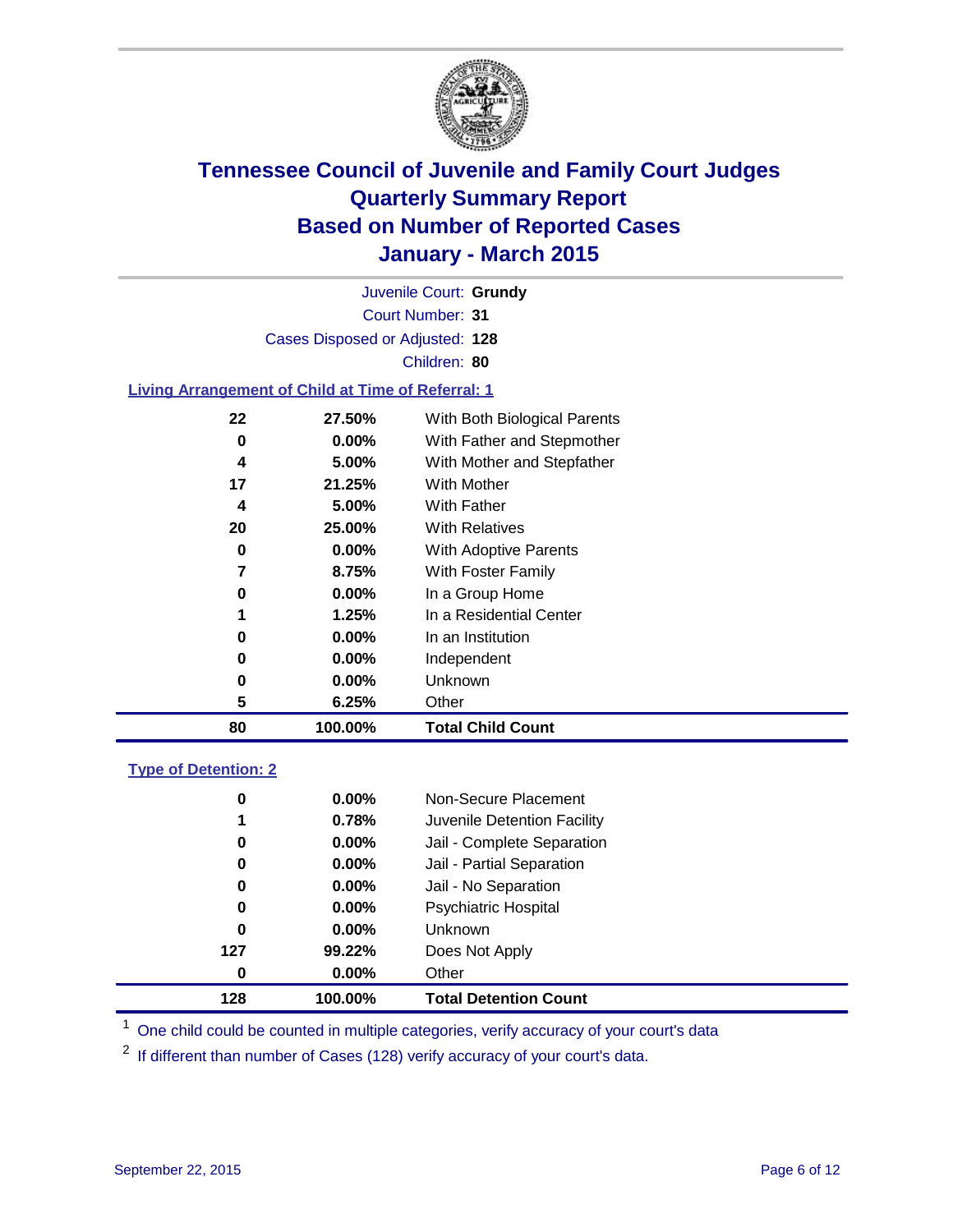

|                          | Juvenile Court: Grundy                             |                                      |  |  |  |  |  |
|--------------------------|----------------------------------------------------|--------------------------------------|--|--|--|--|--|
|                          | Court Number: 31                                   |                                      |  |  |  |  |  |
|                          | Cases Disposed or Adjusted: 128                    |                                      |  |  |  |  |  |
| Children: 80             |                                                    |                                      |  |  |  |  |  |
|                          | <b>Placement After Secure Detention Hearing: 1</b> |                                      |  |  |  |  |  |
| 1                        | 0.78%                                              | Returned to Prior Living Arrangement |  |  |  |  |  |
| 0                        | 0.00%                                              | Juvenile Detention Facility          |  |  |  |  |  |
| 0                        | 0.00%                                              | Jail                                 |  |  |  |  |  |
| 0                        | 0.00%                                              | Shelter / Group Home                 |  |  |  |  |  |
| 0                        | 0.00%                                              | <b>Foster Family Home</b>            |  |  |  |  |  |
| 0                        | 0.00%                                              | <b>Psychiatric Hospital</b>          |  |  |  |  |  |
| U                        | 0.00%                                              | Unknown                              |  |  |  |  |  |
| 127                      | 99.22%                                             | Does Not Apply                       |  |  |  |  |  |
| 0                        | 0.00%                                              | Other                                |  |  |  |  |  |
| 128                      | 100.00%                                            | <b>Total Placement Count</b>         |  |  |  |  |  |
| <b>Intake Actions: 2</b> |                                                    |                                      |  |  |  |  |  |
| 70                       | 48.95%                                             | <b>Petition Filed</b>                |  |  |  |  |  |
| 9                        | 6.29%                                              | <b>Motion Filed</b>                  |  |  |  |  |  |
| $\mathbf{2}$             | 1.40%                                              | <b>Citation Processed</b>            |  |  |  |  |  |
| 0                        | 0.00%                                              | Notification of Paternity Processed  |  |  |  |  |  |
| 59                       | 41.26%                                             | Scheduling of Judicial Review        |  |  |  |  |  |
| 0                        | 0.00%                                              | Scheduling of Administrative Review  |  |  |  |  |  |
| 0                        | 0.00%                                              | Scheduling of Foster Care Review     |  |  |  |  |  |
| 0                        | 0.00%                                              | <b>Unknown</b>                       |  |  |  |  |  |
|                          |                                                    |                                      |  |  |  |  |  |
| 0                        | 0.00%                                              | Does Not Apply                       |  |  |  |  |  |

<sup>1</sup> If different than number of Cases (128) verify accuracy of your court's data.

**100.00% Total Intake Count**

If different than number of Referral Reasons (143), verify accuracy of your court's data.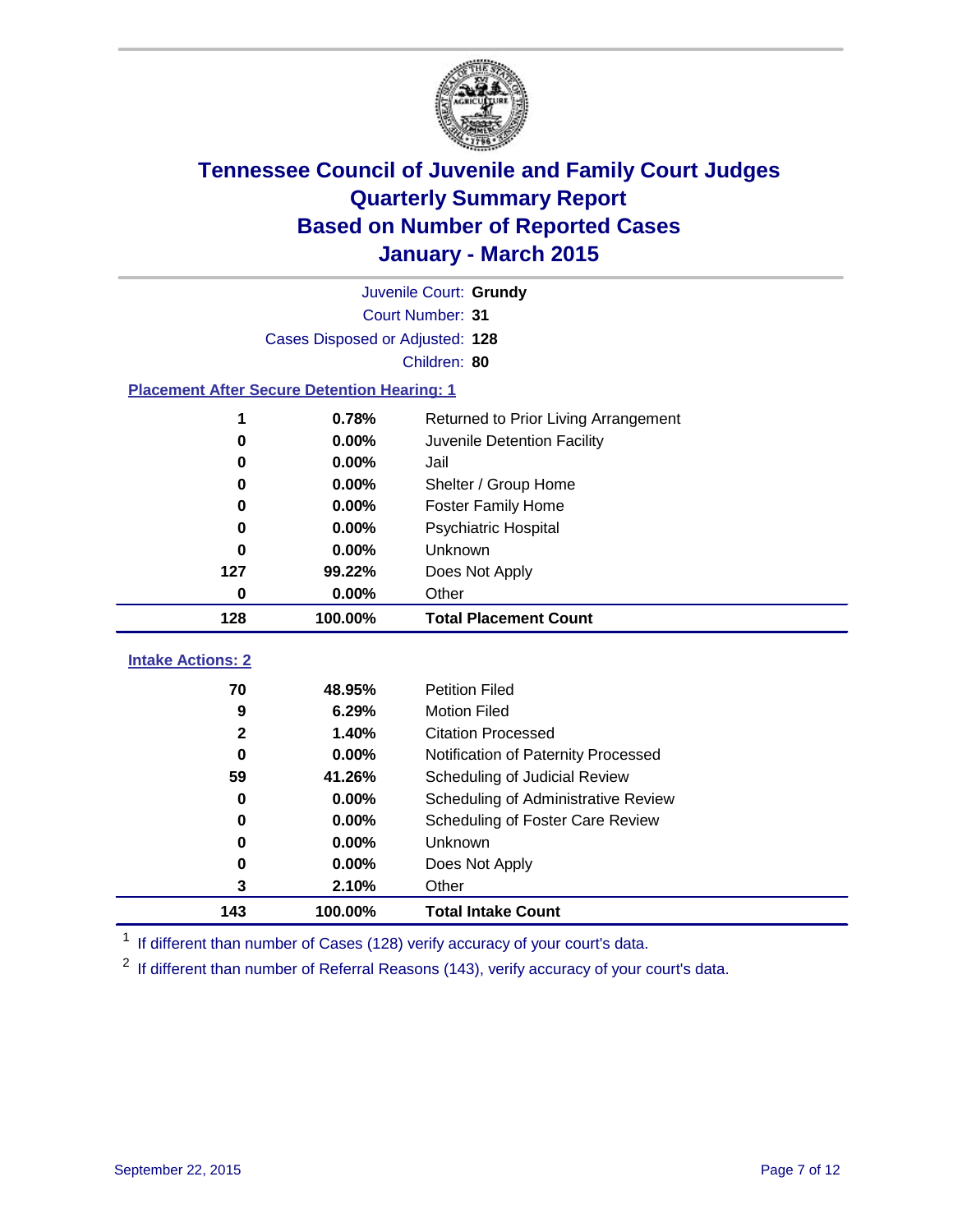

Court Number: **31** Juvenile Court: **Grundy** Cases Disposed or Adjusted: **128** Children: **80**

### **Last Grade Completed by Child: 1**

| 80          | 100.00%         | <b>Total Child Count</b>     |  |
|-------------|-----------------|------------------------------|--|
| $\bf{0}$    | 0.00%           | Other                        |  |
| 0           | 0.00%           | Unknown                      |  |
| 0           | 0.00%           | <b>Never Attended School</b> |  |
| 0           | 0.00%           | Graduated                    |  |
| 0           | 0.00%           | GED                          |  |
| 0           | 0.00%           | Non-Graded Special Ed        |  |
| 0           | 0.00%           | 12th Grade                   |  |
| 5           | 6.25%           | 11th Grade                   |  |
| 6           | 7.50%           | 10th Grade                   |  |
| 0           | 0.00%           | 9th Grade                    |  |
| 9           | 11.25%          | 9th Grade                    |  |
| 0           | 0.00%           | 8th Grade                    |  |
| 6           | 7.50%           | 8th Grade                    |  |
| 0           | 0.00%           | 7th Grade                    |  |
| 3           | 3.75%           | 7th Grade                    |  |
| $\bf{0}$    | 0.00%           | 6th Grade                    |  |
| 9           | 0.00%<br>11.25% | 6th Grade                    |  |
| 6<br>0      | 7.50%           | 5th Grade<br>5th Grade       |  |
| 0           | 0.00%           | 4th Grade                    |  |
| 1           | 1.25%           | 4th Grade                    |  |
| 0           | 0.00%           | 3rd Grade                    |  |
| $\mathbf 2$ | 2.50%           | 3rd Grade                    |  |
| 0           | 0.00%           | 2nd Grade                    |  |
| 9           | 11.25%          | 2nd Grade                    |  |
| $\bf{0}$    | 0.00%           | 1st Grade                    |  |
| 3           | 3.75%           | 1st Grade                    |  |
| 6           | 7.50%           | Kindergarten                 |  |
| 1           | 1.25%           | Preschool                    |  |
| 14          | 17.50%          | Too Young for School         |  |
|             |                 |                              |  |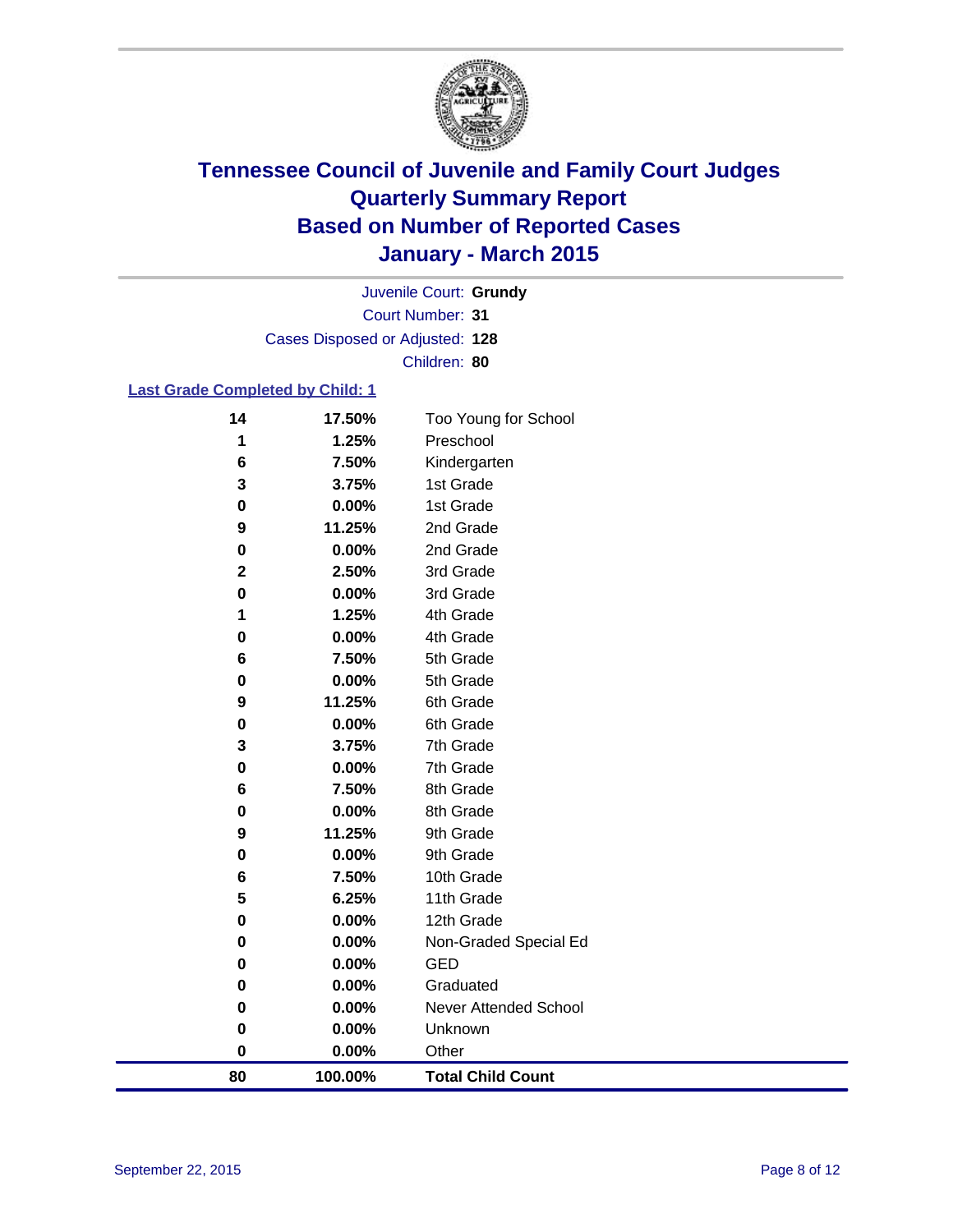

|                                                                                                                                                                                                                                                     |                                 | Juvenile Court: Grundy                                                                                          |  |
|-----------------------------------------------------------------------------------------------------------------------------------------------------------------------------------------------------------------------------------------------------|---------------------------------|-----------------------------------------------------------------------------------------------------------------|--|
|                                                                                                                                                                                                                                                     |                                 | <b>Court Number: 31</b>                                                                                         |  |
|                                                                                                                                                                                                                                                     | Cases Disposed or Adjusted: 128 |                                                                                                                 |  |
|                                                                                                                                                                                                                                                     |                                 | Children: 80                                                                                                    |  |
| <b>Enrolled in Special Education: 1</b>                                                                                                                                                                                                             |                                 |                                                                                                                 |  |
| 15                                                                                                                                                                                                                                                  | 18.75%                          | Yes                                                                                                             |  |
| 65                                                                                                                                                                                                                                                  | 81.25%                          | No.                                                                                                             |  |
| 0                                                                                                                                                                                                                                                   | $0.00\%$                        | Unknown                                                                                                         |  |
| 80                                                                                                                                                                                                                                                  | 100.00%                         | <b>Total Child Count</b>                                                                                        |  |
| $1 -$<br><b><i>Charles Committee Committee Committee Committee Committee Committee Committee Committee Committee Committee Committee Committee Committee Committee Committee Committee Committee Committee Committee Committee Committee Co</i></b> |                                 | the contract of the contract of the contract of the contract of the contract of the contract of the contract of |  |

One child could be counted in multiple categories, verify accuracy of your court's data

### **Action Executed By: 1**

| 143<br>0 | 100.00%<br>0.00% | Judge<br>Magistrate       |
|----------|------------------|---------------------------|
| 0        | $0.00\%$         | <b>YSO</b>                |
| 0        | $0.00\%$         | Other                     |
| 0        | $0.00\%$         | Unknown                   |
| 143      | 100.00%          | <b>Total Action Count</b> |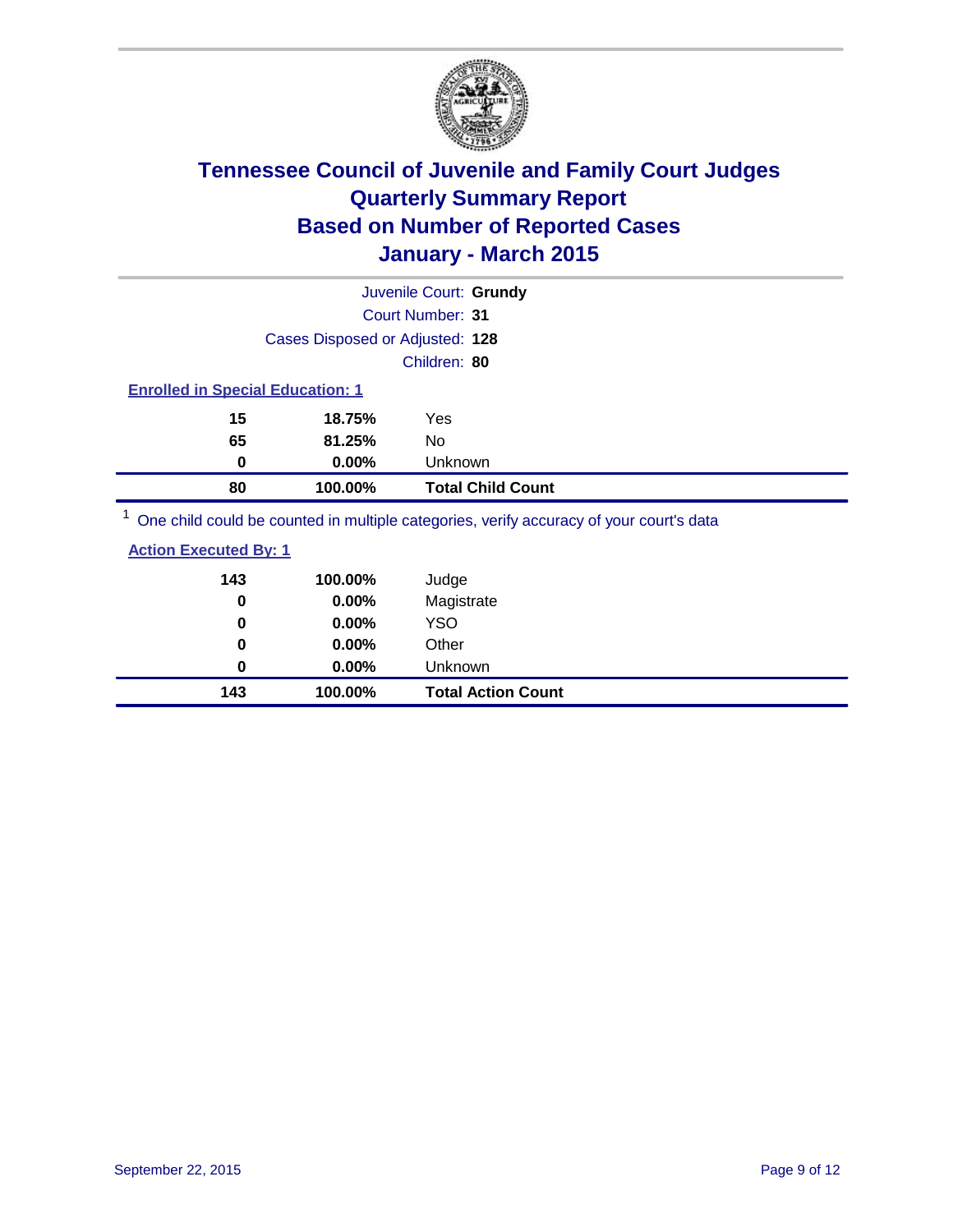

Court Number: **31** Juvenile Court: **Grundy** Cases Disposed or Adjusted: **128** Children: **80**

### **Formal / Informal Actions: 1**

| 0   | 0.00%    | Dismissed                                        |
|-----|----------|--------------------------------------------------|
| 0   | $0.00\%$ | Retired / Nolle Prosequi                         |
| 2   | 1.40%    | <b>Complaint Substantiated Delinquent</b>        |
| 16  | 11.19%   | <b>Complaint Substantiated Status Offender</b>   |
| 0   | $0.00\%$ | <b>Complaint Substantiated Dependent/Neglect</b> |
| 0   | $0.00\%$ | <b>Complaint Substantiated Abused</b>            |
| 0   | $0.00\%$ | <b>Complaint Substantiated Mentally III</b>      |
| 19  | 13.29%   | Informal Adjustment                              |
| 0   | $0.00\%$ | <b>Pretrial Diversion</b>                        |
| 0   | $0.00\%$ | <b>Transfer to Adult Court Hearing</b>           |
| 0   | $0.00\%$ | Charges Cleared by Transfer to Adult Court       |
| 106 | 74.13%   | <b>Special Proceeding</b>                        |
| 0   | $0.00\%$ | <b>Review Concluded</b>                          |
| 0   | $0.00\%$ | Case Held Open                                   |
| 0   | $0.00\%$ | Other                                            |
| 0   | $0.00\%$ | Unknown                                          |
| 143 | 100.00%  | <b>Total Action Count</b>                        |

<sup>1</sup> If different than number of Referral Reasons (143), verify accuracy of your court's data.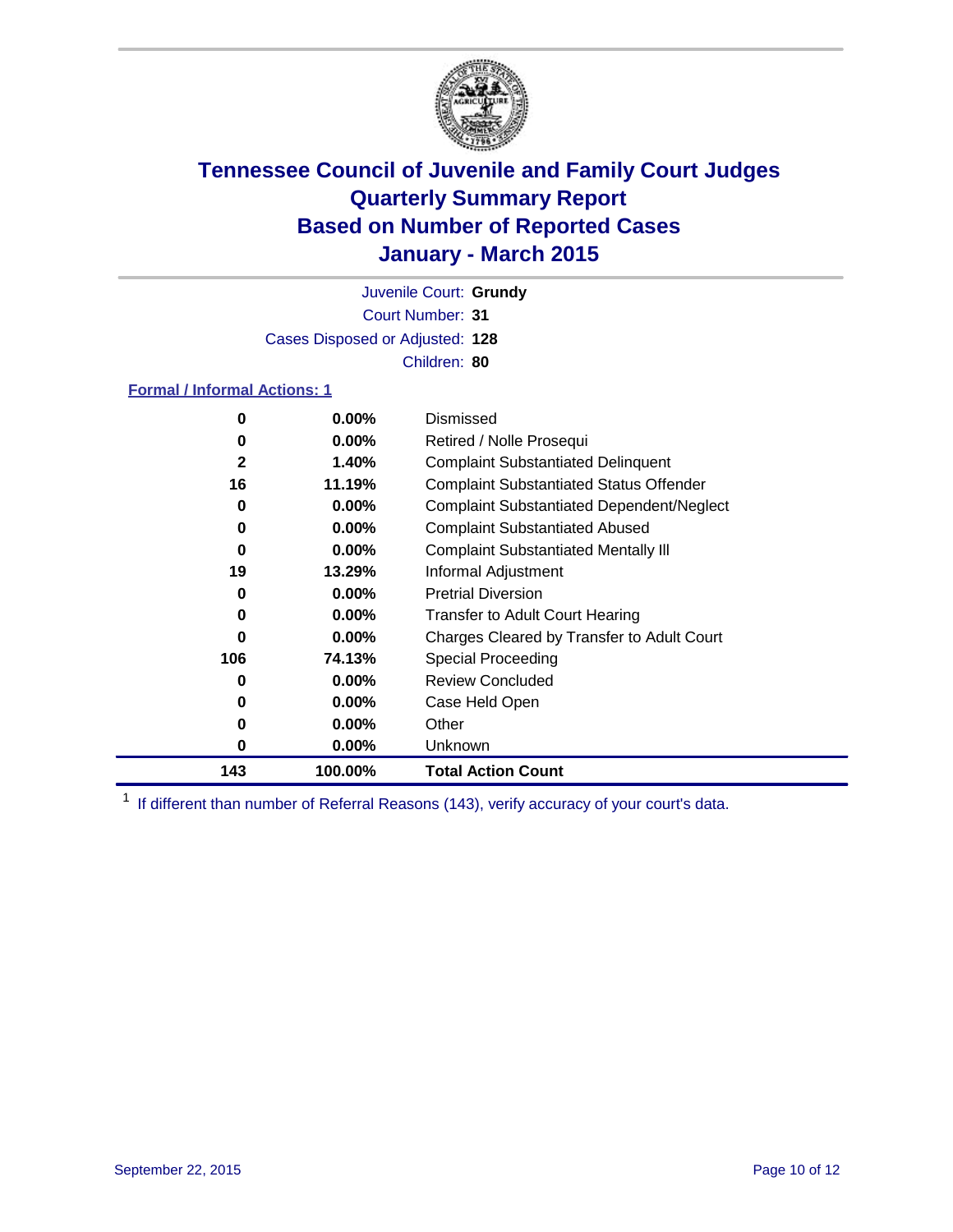

|                       |                                 | Juvenile Court: Grundy                                |
|-----------------------|---------------------------------|-------------------------------------------------------|
|                       |                                 | Court Number: 31                                      |
|                       | Cases Disposed or Adjusted: 128 |                                                       |
|                       |                                 | Children: 80                                          |
| <b>Case Outcomes:</b> |                                 | There can be multiple outcomes for one child or case. |
| 2                     | 0.60%                           | <b>Case Dismissed</b>                                 |
| 0                     | 0.00%                           | Case Retired or Nolle Prosequi                        |
| 99                    | 29.64%                          | Warned / Counseled                                    |
| 74                    | 22.16%                          | Held Open For Review                                  |
| 6                     | 1.80%                           | Supervision / Probation to Juvenile Court             |
| 0                     | 0.00%                           | <b>Probation to Parents</b>                           |
| 0                     | 0.00%                           | Referral to Another Entity for Supervision / Service  |
| 2                     | 0.60%                           | Referred for Mental Health Counseling                 |
| 5                     | 1.50%                           | Referred for Alcohol and Drug Counseling              |
| 0                     | 0.00%                           | <b>Referred to Alternative School</b>                 |
| 0                     | 0.00%                           | Referred to Private Child Agency                      |
| 2                     | 0.60%                           | Referred to Defensive Driving School                  |
| 0                     | 0.00%                           | Referred to Alcohol Safety School                     |
| 7                     | 2.10%                           | Referred to Juvenile Court Education-Based Program    |
| 0                     | 0.00%                           | Driver's License Held Informally                      |
| 0                     | 0.00%                           | <b>Voluntary Placement with DMHMR</b>                 |
| 0                     | 0.00%                           | <b>Private Mental Health Placement</b>                |
| 0                     | 0.00%                           | <b>Private MR Placement</b>                           |
| 0                     | 0.00%                           | Placement with City/County Agency/Facility            |
| 0                     | 0.00%                           | Placement with Relative / Other Individual            |
| 3                     | 0.90%                           | Fine                                                  |
| 1                     | 0.30%                           | <b>Public Service</b>                                 |
| $\mathbf 2$           | 0.60%                           | Restitution                                           |
| 0                     | 0.00%                           | <b>Runaway Returned</b>                               |
| 9                     | 2.69%                           | No Contact Order                                      |
| 0                     | 0.00%                           | Injunction Other than No Contact Order                |
| 1                     | 0.30%                           | <b>House Arrest</b>                                   |
| 0                     | 0.00%                           | <b>Court Defined Curfew</b>                           |
| 0                     | 0.00%                           | Dismissed from Informal Adjustment                    |
| 0                     | 0.00%                           | <b>Dismissed from Pretrial Diversion</b>              |
| 0                     | 0.00%                           | Released from Probation                               |
| 0                     | 0.00%                           | <b>Transferred to Adult Court</b>                     |
| 0                     | 0.00%                           | <b>DMHMR Involuntary Commitment</b>                   |
| 0                     | $0.00\%$                        | <b>DCS Commitment - Determinate</b>                   |